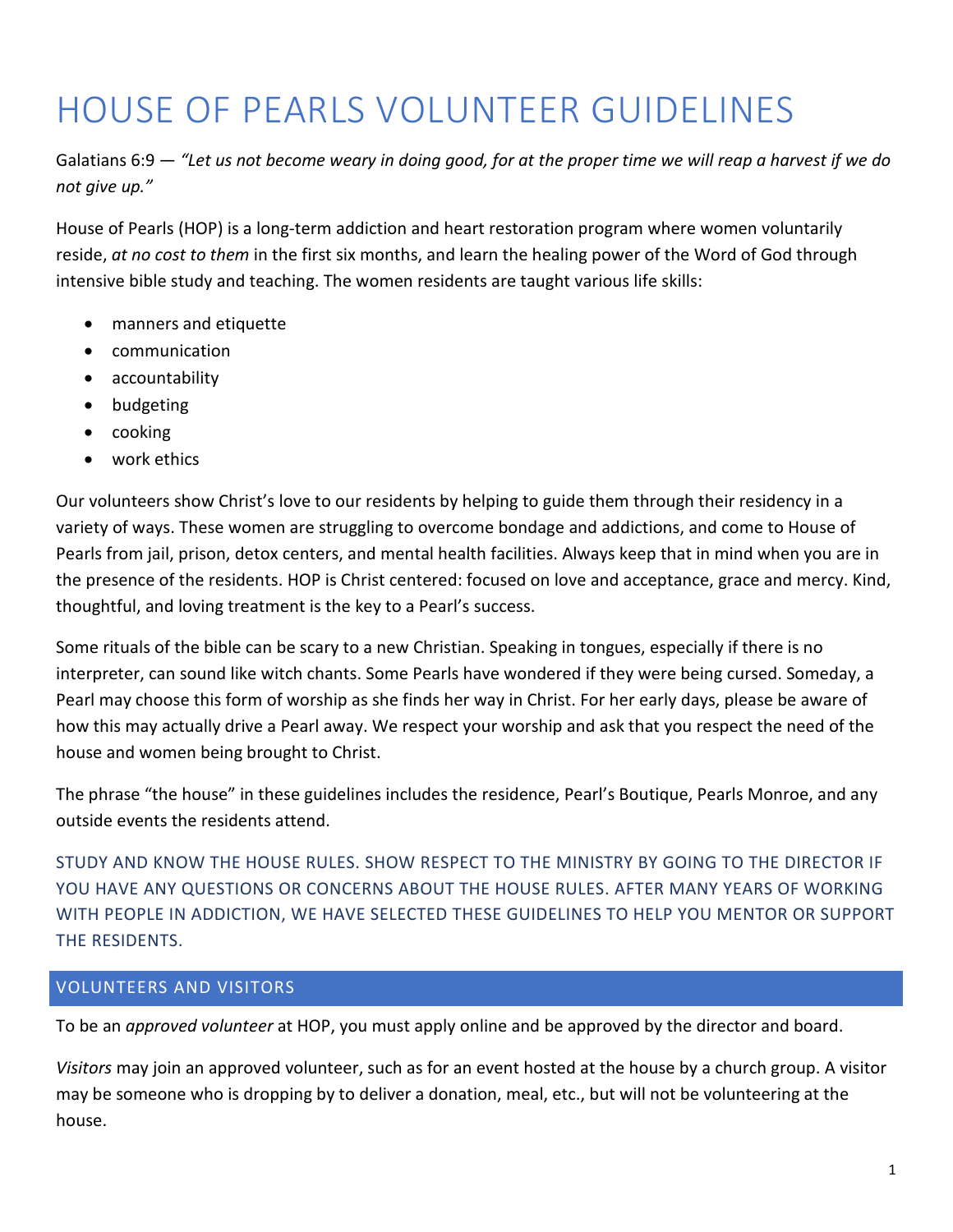If you are an approved volunteer bringing a group of visitors into the house, please review the appropriate rules about dress, money, gifts, conversations, and so on, with your group before your visit.

Volunteers and visitors must sign in when they enter the house.

# GENERAL GUIDELINES

BE PREPARED FOR THE BATTLE. SATAN WOULD HAVE YOU CONFUSED AND WONDERING WHY YOU ARE MINISTERING TO GOD'S PEOPLE. THE FATHER KNOWS WHY. PRAY AND BE PREPARED SPIRITUALLY TO STOP SATAN'S VOICE.

# WATCH YOUR WORDS, BEING LOVING AND KIND IN EVERYTHING YOU SAY AND DO.

The director will review these guidelines with you before the beginning of your service. At that time, you will sign and date the last page of the guidelines, acknowledging that you understand the expectations of the house and your volunteer service.

## RESPONSIBILITIES

We understand things come up:

- If you must miss your volunteer service or if you can't be on time, please call 704-324-0028 and let us know.
- If you need to or would like to make any changes to your volunteer service, please contact the director before moving forward. For example, if you change the topic of your bible study, the subject of your craft, or the menu of your meal, please contact the director.
- If you are assigned to volunteer for a specified time period, please adhere to that time. The Pearls are on a strict schedule, so early arrivals and late exits conflict with this schedule. For example, the volunteer's time in the house for all evening bible studies should be from 6:30 pm to 8:30 pm. If you need more time before 6:30 to get set up, please discuss this in advance with the director. Please be wrapped up and exit the house by 8:30.

## RESIDENT RELATIONS

Consider your volunteer position as a professional, but loving, relationship with the residents.

- Do not allow yourself to be brought into an argument concerning the ministry, the government, or religion.
- Avoid talking about your personal life, instead talk about what Jesus has done in your life.
- Never visit a resident's family or contact their families or friends. If you feel the family needs to know something about a resident, see the director.
- Do not give residents your personal telephone number or address.
- Do not take pictures, video, or voice recordings without permission from the director.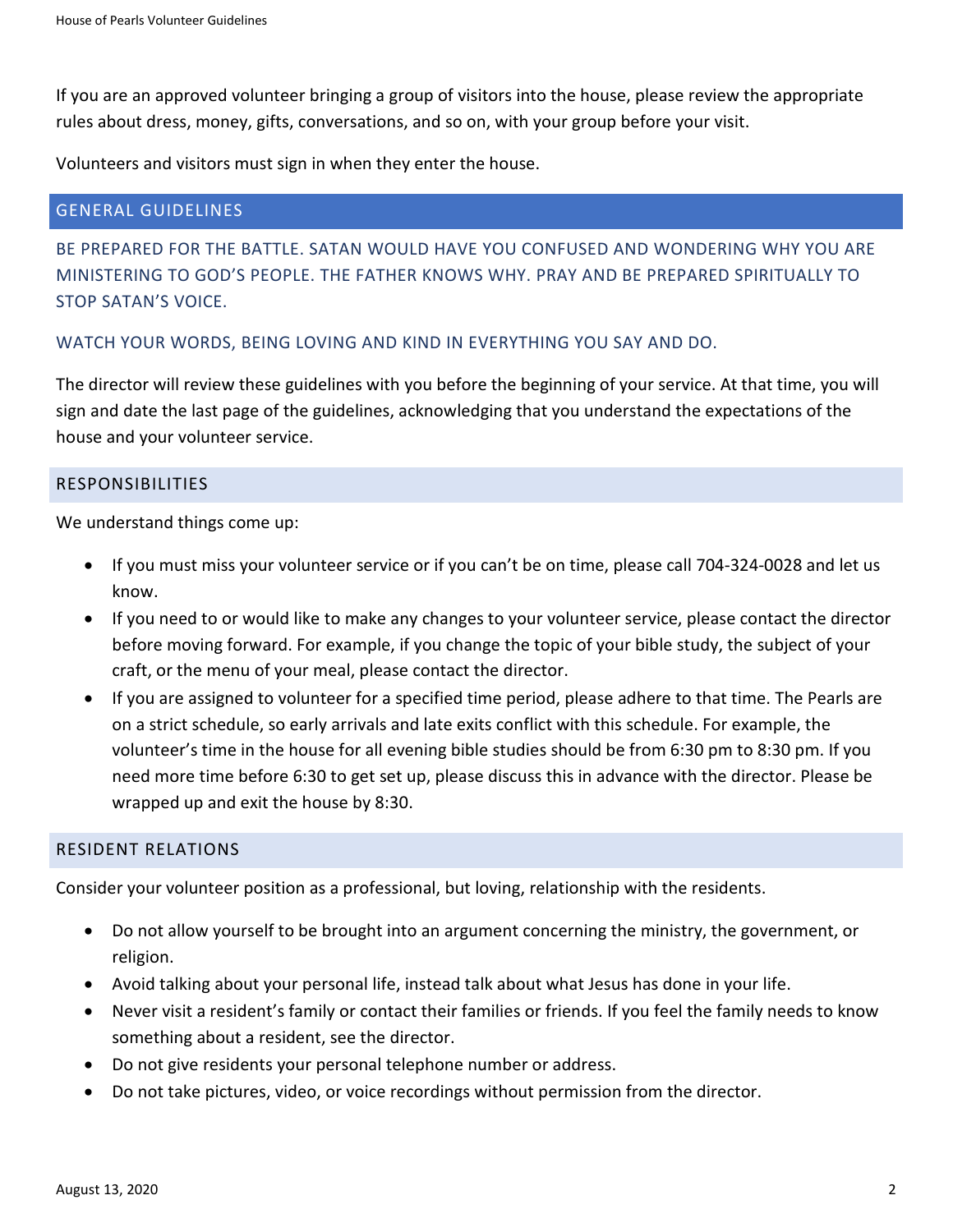- Be friendly but avoid being pulled into a best friend relationship. You are in the house to minister to and guide them in godly ways.
- Do not go beyond what you have permission to do with the residents. Do not push the boundaries established by the director and board of directors, as boundaries are very important in the healing of these residents. Understand that most of the residents struggle with rules and limitations.
- Don't be surprised by what you are told. Many times, the residents may test you with a story that is not true to see your reaction.
- Always be consistent in your actions and words but do not expect consistency from the residents. Residents will be watching and waiting for inconsistency and wavering from you as a vulnerability that they can exploit to turn things their way.
- Don't expect gratitude.
- Essentials (food, toiletries, clothing) are completely provided by the house. Residents cannot ask volunteers to pick up anything for them and, as a volunteer, you are not to ask resident if you can bring something to them.
- Do not participate in or allow gossiping or complaining. Doing so only exacerbates any issue within the house. The residents are taught that gossip is not allowed. Simply say to them that it is not allowed and point them to scripture such as Ephesians 4:29 *"Let no corrupting talk come out of your mouths, but only such as is good for building up, as fits the occasion, that it may give grace to those who hear."*
- Do not use profanity or talk about worldly things, such as non-Christian movies, TV shows, or music.
- Do not allow the residents to use your phone or any other phone while under your supervision.

## MALE VOLUNTEERS

Men serve many roles as volunteers at HOP. Some come regularly as pastors with direct contact with the residents. Others come once or occasionally to provide services, such as church visits, special projects, and house and grounds maintenance.

If a man is in the house, **he cannot be alone with any resident**. For his protection and theirs, he needs to be with a staff member or approved volunteer.

## VALUABLES

We all need our personal identification and some personal items, such as the jewelry we wear, when we're visiting HOP, but you must protect these items.

- Avoid bringing valuables with you. HOP cannot be responsible for any damage or loss.
- Lock your valuables in your car, put them in pockets, or have some kind of small bag that you can wear at all times.
- Always keep your keys in a secure place. Never leave them sitting on a piece of furniture, etc., while you are in the house.
- Always secure your car, even if you are outside.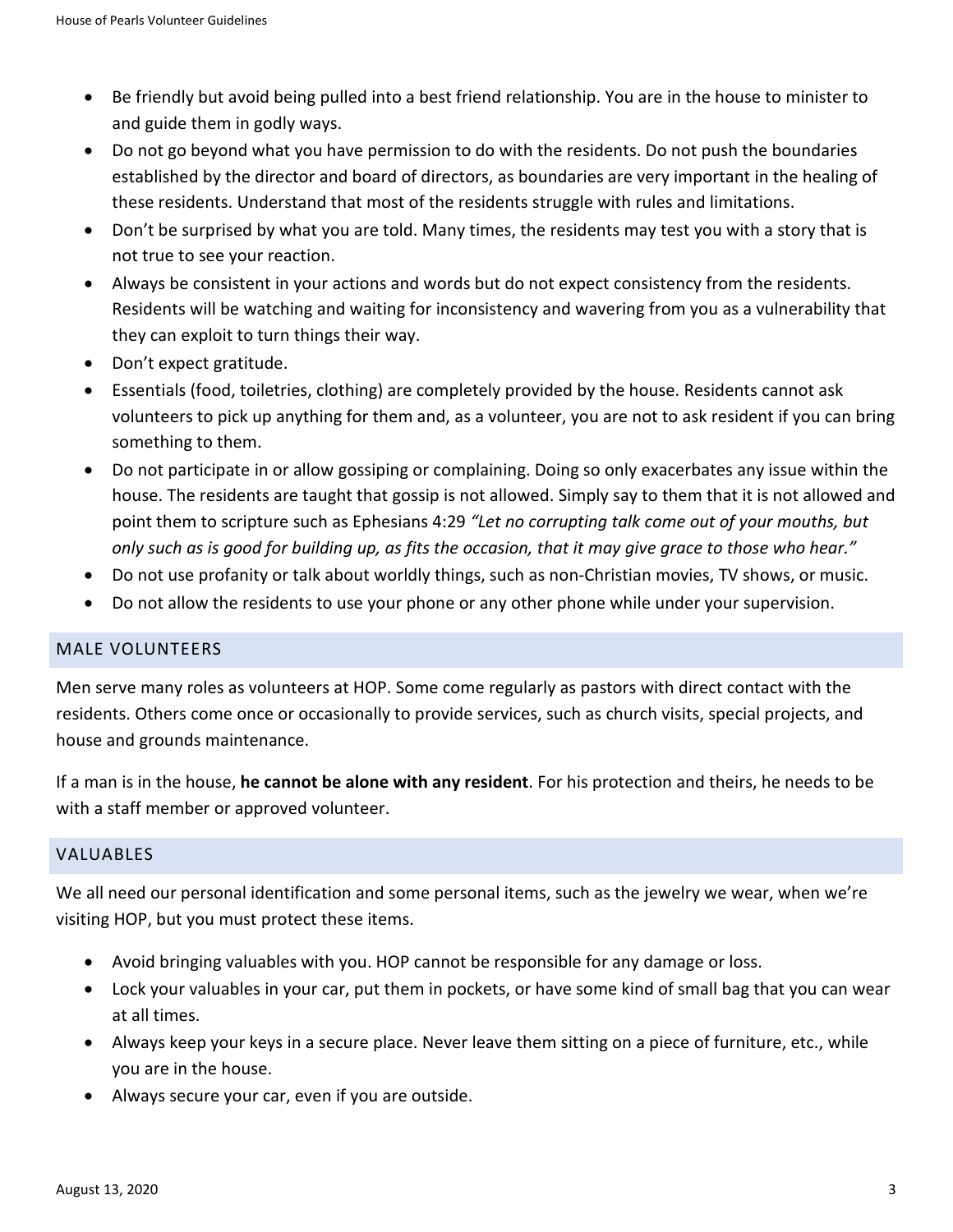#### PHYSICAL, MENTAL, OR SEXUAL HARASSMENT

If you witness physical, mental, or sexual abuse or harassment, report it immediately to HOP staff. HOP does not condone any such incidents. If you have questions regarding what constitutes abuse or harassment, please contact the director.

## CONFIDENTIALITY

Confidentiality is a right guaranteed to our residents, our donors, and our volunteers.

- Do not discuss residents' and donors' needs, concerns, personal problems, and financial status with anyone other than the appropriate staff member. This includes any information you see if you work with volunteer applications, resident applications, and any other documents collected by the house that contain personal information.
- Do not repeat or discuss anything you hear in the house. This includes information from the director, staff, residents, or other volunteers.
- Never ask about the record or addiction details of the residents. If there is something you should know about anyone, the director will inform you.
- Confidentiality is important; however, if a situation involves care of the ministry or the resident, contact the director.

#### **MONEY**

- As a HOP volunteer, do not do anything for your financial benefit. Do not ask for or receive for yourself or for a member of your household, directly or indirectly, any moneys or gifts from a donor.
- Do not give any of your personal money to a resident under any circumstance.
- Residents are not allowed to sell to the volunteers HOP t-shirts or any other items, such as donations waiting to go to the stores.
- Residents are not allowed to take money from volunteers.

## **GIFTS**

- Do not give anything or sell anything to the residents. This includes materials for hobbies or personal items. Seemingly common things like hand sanitizer have alcohol in them and are not allowed at HOP.
- If a resident asks you to give or purchase anything for her, please inform the director immediately. The residents know they are not allowed to ask for or accept money or gifts.
- If you would like to bring in a treat or to treat the residents in some way, please inform the director or staff in advance. If treats become a common or regular occurrence, they become a normal part of the program, an expectation, and are no longer a treat. This can hinder the reality of what to expect when a resident leaves the program.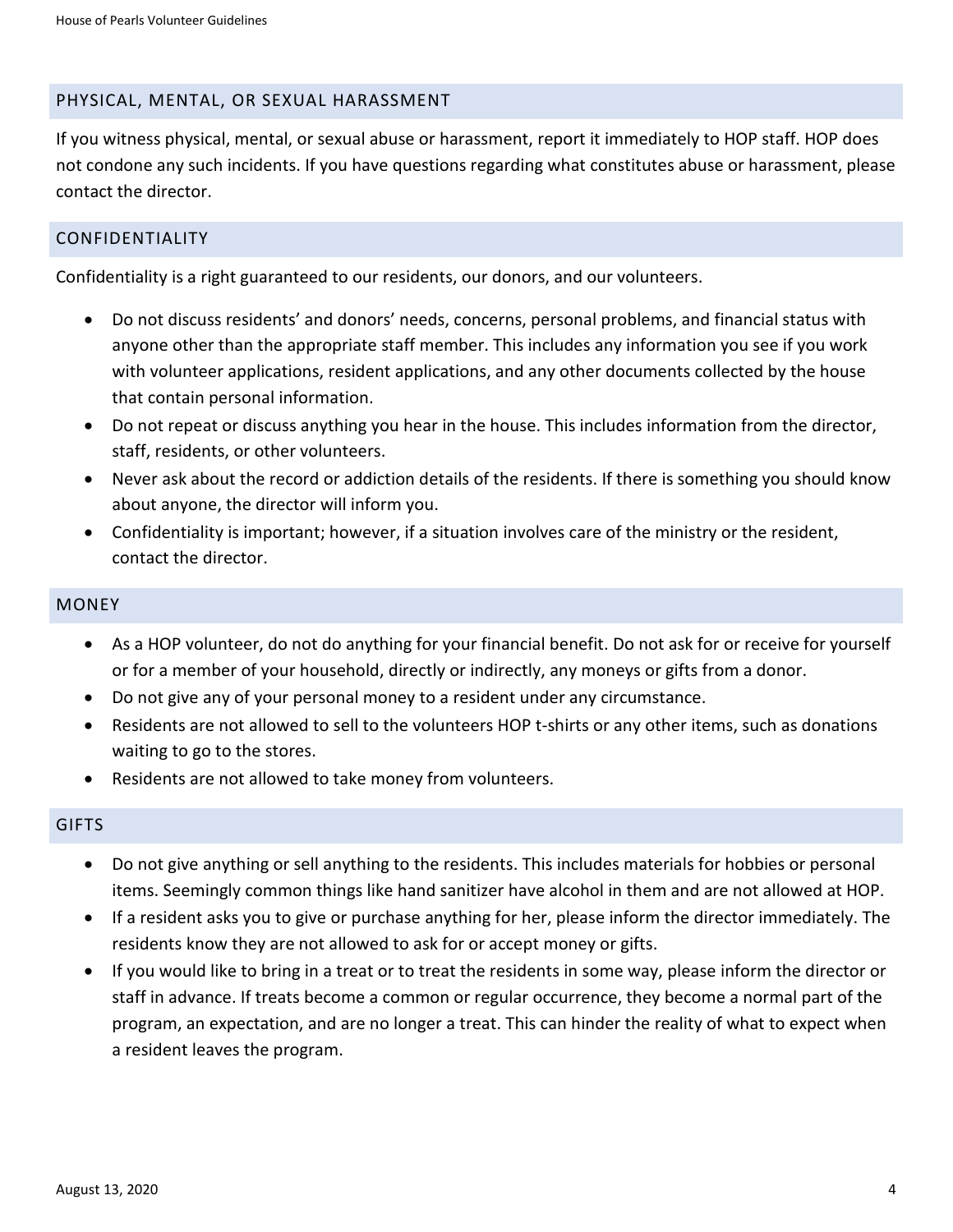#### ACCIDENTS

You are important to us and we strive to keep all environments safe for everyone. However, if an accident occurs involving residents, staff, or you in a volunteer capacity, report all the information to the staff immediately.

If you see anything that may cause an accident, bring it to the attention of the director or staff immediately.

#### TRANSPORTATION

Many of our events require transportation of the residents. In most cases, the director or a staff member will drive the residents.

- Do not transport residents anywhere, unless it's part of your volunteer service to the program.
- The director or another staff member will request any transportation needs.
- The residents are to only go on outings that are previously scheduled and approved, such as church, the stores, etc.
- If you are out with a resident, you must always stay with her. For example, she cannot run into the store while you wait in the car.

#### VEHICLE USE

If your volunteer position requires the use of an HOP vehicle, you will need to show proof of a valid driver's license and have a clean driving record. If you are using your own vehicle for HOP purposes, you will also need to show proof of insurance.

#### DRUG AND ALCOHOL USE

Absolutely, no drugs or alcohol in or around the house.

- You are subject to immediate dismissal if you are under the influence of drugs or alcohol while performing your volunteer duties.
- Do not bring drugs or alcohol into an HOP facility or program site under any circumstances.
- Do not purchase alcohol, drugs, or cigarettes for or from any of the residents.
- Do not discuss or bring any medication into the house or to outside events, and do not give out any medication. This includes over-the-counter remedies and supplements.
- Be careful what you discuss with residents, other volunteers, or visitors while at the house. This is not the environment for conversation about going out for drinks or your last trip to a bar.

#### THEFT

Theft or pilferage of cash or merchandise by a resident, volunteer, or paid staff members is a serious offense and should be reported to the director. Losses of this type affect us. Theft negatively affects not only our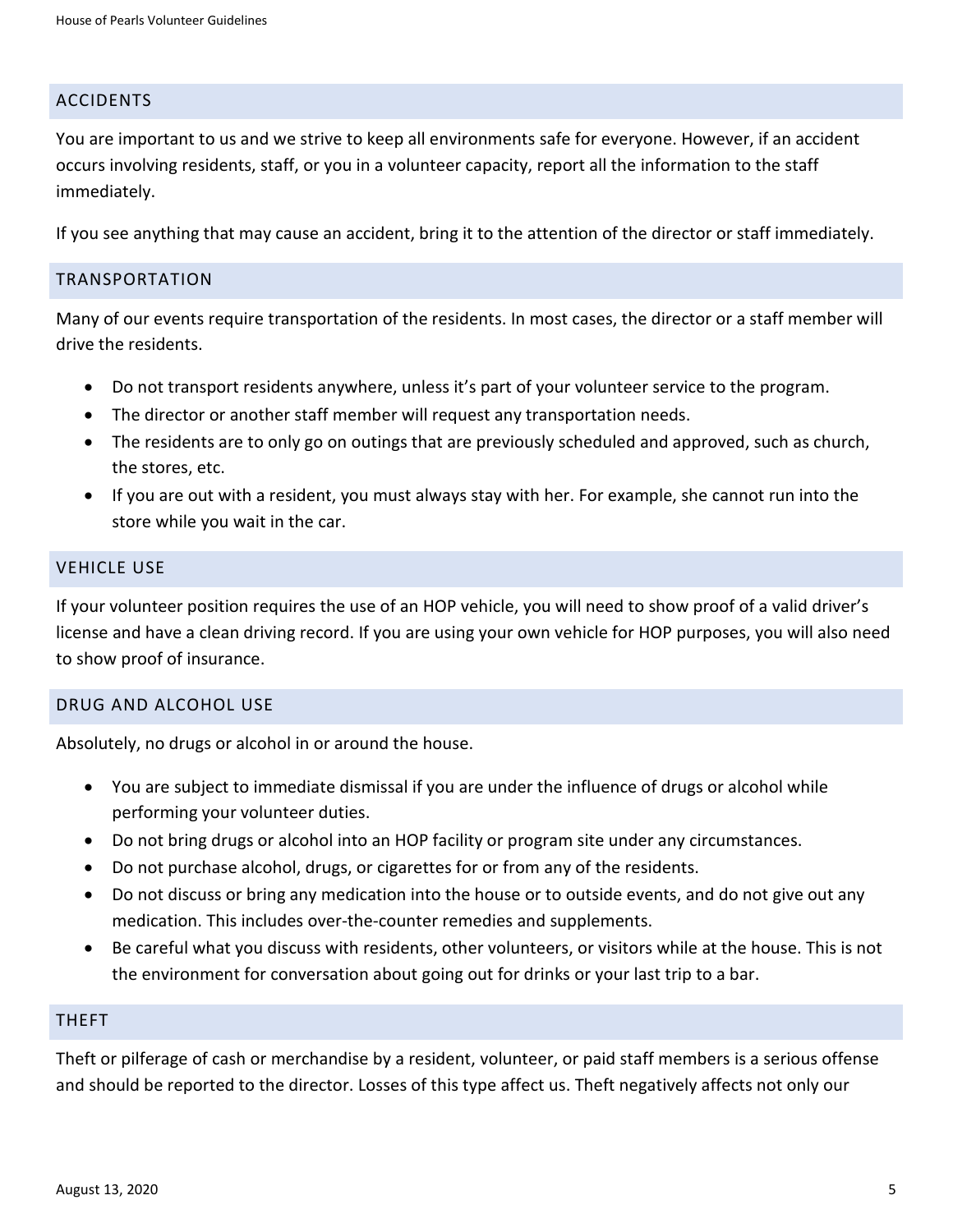ability to deliver service, but also the trust upon which our staff structure is based. Theft is cause for immediate dismissal of any volunteer.

#### DRESS

Please dress according to what is appropriate and comfortable for your volunteer position.

Because HOP is a Christian organization, we ask that volunteers be respectful and modest in dress and do not wear attire that could be offensive or advertise products such as alcohol, drugs, or cigarettes. Please ask if you have any questions regarding what appropriate dress is.

#### **REFERENCES**

If you would like a reference for your volunteer work at HOP for another volunteer position or for a job, we are happy to do so upon request.

#### RESIGNATION

Volunteers are asked to notify HOP staff two weeks before leaving when at all possible. The staff appreciates your time, talents, and interests, and knows that changes will occur.

If you are on a medical leave, your approved status will stay intact. Please give the director a time period for this leave. If you leave for any other reason and want to return, you will need to submit a new volunteer application.

#### DISMISSAL

Dismissal of a volunteer is a serious consideration. To reach a resolution, a meeting between staff, the volunteer, and the director (or a designated representative) will occur before dismissal. Dismissal of a volunteer may take place if a volunteer is unreliable, irresponsible, disruptive, demonstrating inappropriate behavior, or failing to adhere to the rules and guidelines of HOP and its programs.